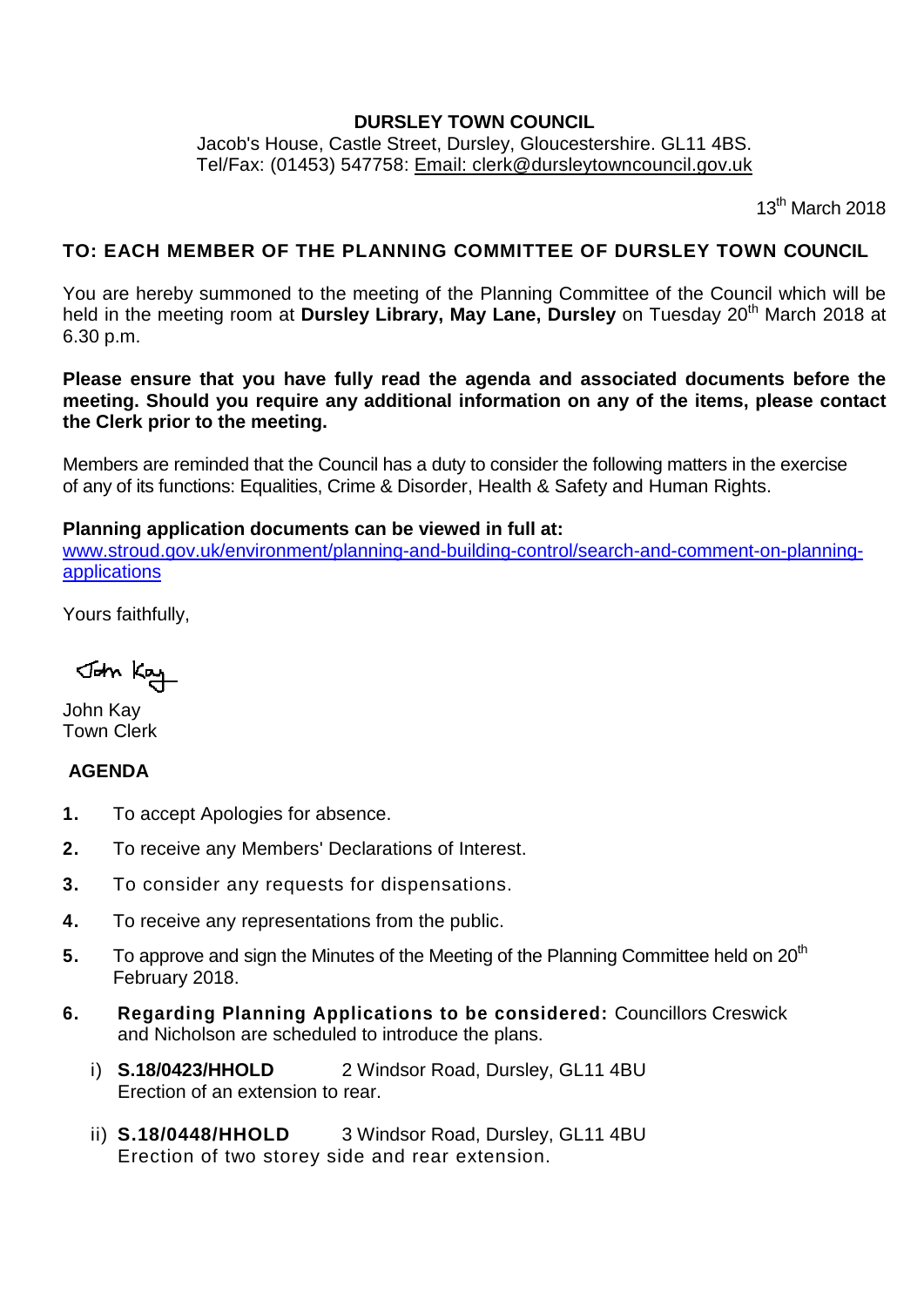- iii) **S.18/0444/HHOLD** 58 Uley Road, Dursley, GL11 4NN Two storey side extension and canopy over front entrance door.
- iv) **S.18/0494/HHOLD** 12 Weavers Close, Dursley, GL11 4LR Erection of raised decking in rear garden.
- v) **S.18/0493/HHOLD** 8 Westfield, Dursley, GL11 4EP Single storey front entrance porch
- vi) **S.18/0504/HHOLD** 6 Wordsworth Road, Dursley, GL11 4QL Replacement of existing flat roofs to front elevation with pitched tiled roofs + removal of uPVC boarding and tile hanging to front elevation and replacement with brickwork to match existing.
- **7. Consideration of Licensing Applications:**

None at the time of the agenda.

- **8. Regarding Planning Matters in General:**
- i) **Notifications (incl. Discharge of conditions/certificates/permitted development):**

**S.18/0554/GDPE** 5 Ferney, Dursley, GL11 5AB Dual pitched rear extension.

**S.18/0495/DISCON** Hall At Rear Of 54 Long Street, Dursley Discharge of Condition 5- Drainage condition from Planning Application S.15/0229/FUL.

**S.18/0227/DISCON** Littlecombe Zone K2, Lister Road, Dursley Discharge of condition 10 (Play Area) from permission of the application S.15/0476/OUT.

**S.18/0179/DISCON** Plot 1 Land At Hunger Hill, Dursley Discharge of conditions 3 (Materials), 4 (Landscaping), 5 (Surface Water Drainage) and 9 (CMS) from permission S.15/2152/FUL.

#### ii) **Notification of Planning Permissions**:

**S.18/0431/MINAM** 4 The Knapp, Dursley, GL11 4 BT Minor amendment to Application S.17/2555/HHOLD - First floor removed from front extension & lean- to roof added.

**S.18/0360/CPL** 7 Jubilee Road, Dursley, GL11 4ES

Rear single storey extension within permitted development criteria.

**S.18/0258/MINAM** 18 Woodmancote, Dursley, GL11 4AF

S.16/1232/OUT - Plot 1 - Modifications to window sizes and positions, windows omitted from side elevation Plots 02-03 - Modifications to window sizes and positions, window omitted from first floor side elevation.

**S.18/0075/LBC** Broadwell Tavern, Broadwell Water Street, Dursley, GL11 4JE Remove modern paint and plaster and apply lime mortar and limewash externally and lime